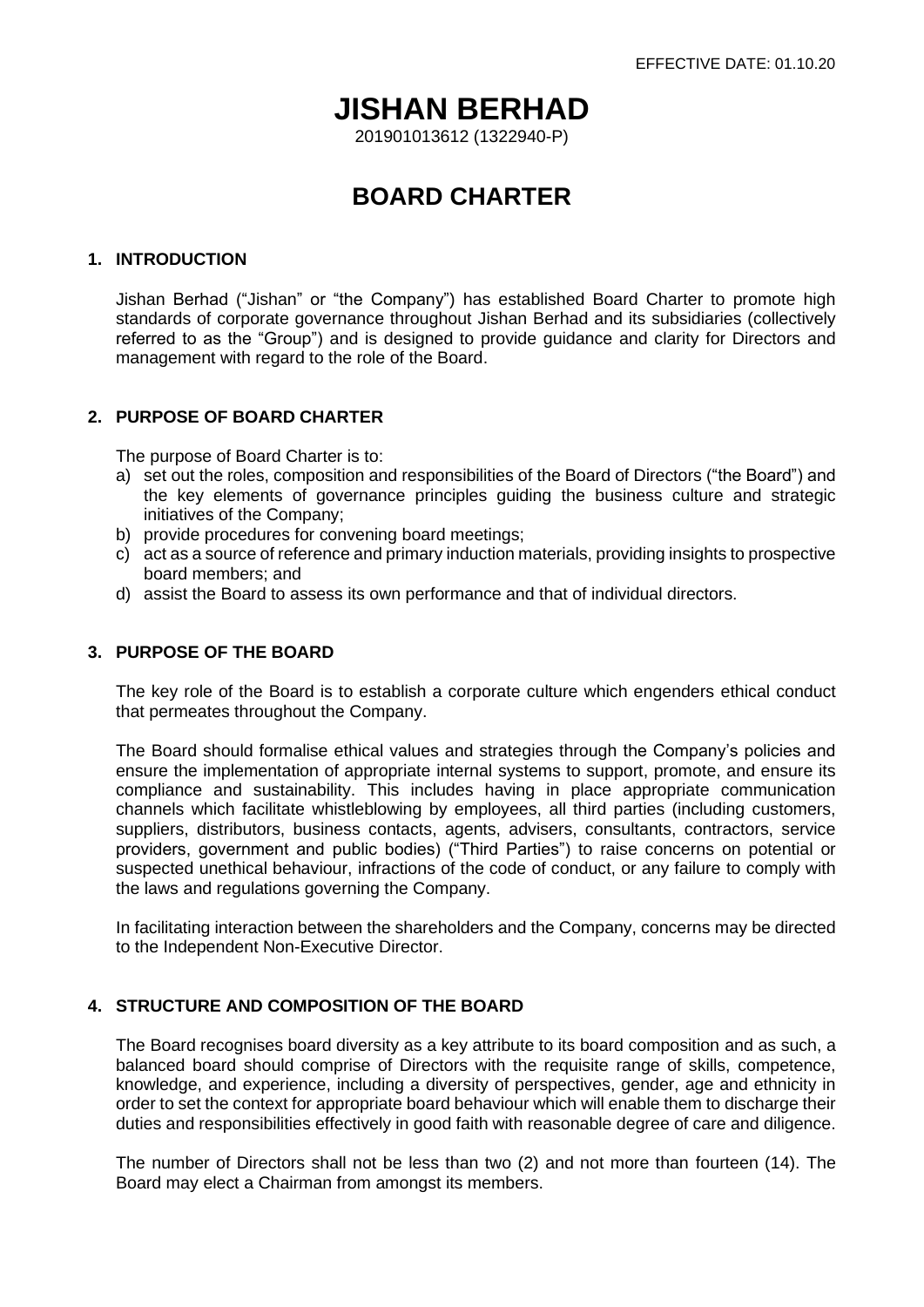#### **4.1 Chairman of the Board**

The responsibilities of the Chairman include the following:

- a) monitor the Company's vision, strategic, business direction, and business development;
- b) ensure operations conform with the Board's strategic directions, and corporate policies;
- c) facilitate communication and understanding between the Board and management;
- d) facilitate the effective participation and performance of the Directors at Board meetings;
- e) provide leadership to the Board for all aspects of the Board's roles and responsibilities;
- f) act in an advisory capacity to the CEO/MD and Executive management team and to other officers (if any) in all matters concerning the interests and management of the Company; and
- g) play an important role in the Company's external relationships with Stakeholder

## **4.2 Executive Director ("ED")**

The responsibilities of the ED include the following:

- a) execute the policy direction and management of the Company;
- b) ensure day-to-day operations of the Company is operating efficiently and effectively;
- c) bring material issues and other relevant matters to the attention of the Board;
- d) report the financial and business performance of the Company to the Board;
- e) recommend yearly budget for the Board's approval;
- f) the prudent management of Company's resources within those budget guidelines approved by the Board;
- g) the effective management of the human resources of the Company;
- h) ensure the risk management and internal control system is operating effectively in all material respects; and
- i) implement the policies and strategies adopted by the Board.

## **4.3 Independent Director**

Independent Director not involved in the day-to-day operations of the Company, free from any business or other relationship by providing independent view and judgement to ensure unbiased decision making and ensure no concentration of power in any member of the Board.

The Board will undertake assessment of the independence of the Independent Director (including the tenure of the Independent Director) on annual basis or when the Independent Director disclose to the Board any new information in relation to interests or relationships relevant to their independence.

## **5. ROLES AND RESPONSIBILITIES OF THE BOARD**

#### **5.1. Fiduciary Duties of Board Members**

In discharging its fiduciary duties, the Board must at all times act in good faith, avoiding all potential or actual conflicts of interest, and in the best interests of the Company and at the same time to advance and improve the interest of its stakeholders.

## **5.2. Strategic Responsibilities**

In discharging the governance function, the responsibilities of the Board include the following: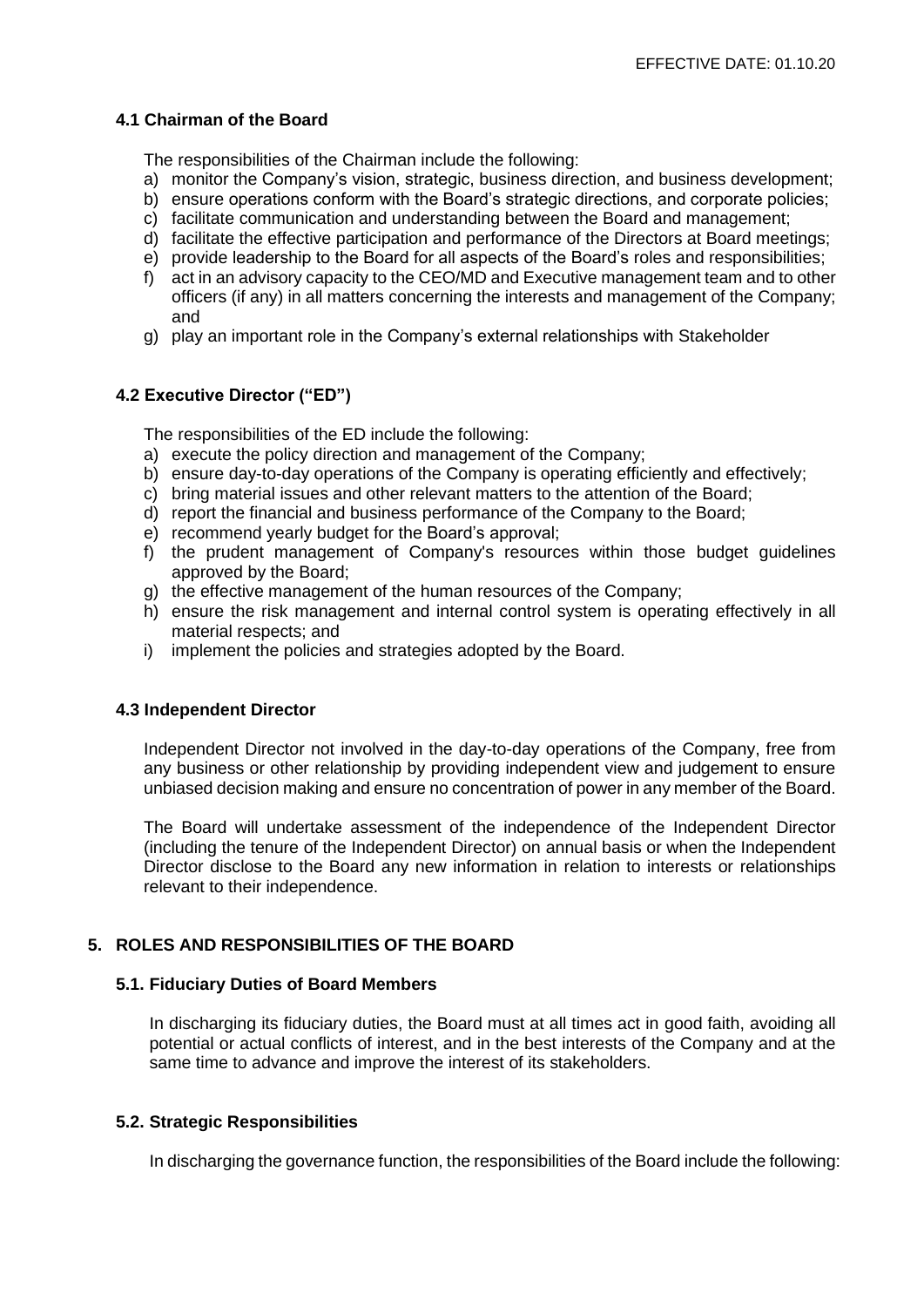- a) review and adopt strategic plans for the Group including establish performance objectives and approve operating budgets for the Group and to ensure that the strategies promote sustainability within the aspects of environment, social and necessary resources are in place to meet the objectives. The Board is also responsible to monitor the implementation of strategic plans by management;
- b) oversee the conduct of the Group's business, including to monitor the performance of the management to determine whether the business is being properly managed and operated;
- c) identify principal risks faced by the Group and to ensure the implementation of appropriate internal controls and risk management framework to mitigate the risks faced by the Group;
- d) oversee the succession planning, including to appoint, assess, train, and where appropriate to replace, the ED and senior management of the Group;
- e) review the adequacy and the integrity of the internal control systems and information systems, ensuring there is a sound framework of reporting internal controls and regulatory compliance.

## **5.3. Formal Schedule of Matter Reserved for Board's Approval**

The Board shall set aside a formal schedule of matters specifically reserved to the Board for its decision and approval, including authority levels, to ensure that the direction and control of the Company is firmly in its hand. These include the approval of corporate proposals, appointment of Directors, major acquisitions and disposals, annual budget and semi-annual financial reports, declaration and recommendation of dividend, new investment, establishment or disposal of subsidiary, as well as approval of corporate policies.

#### **6. BOARD MEETINGS**

Directors are expected to attend all Board meetings and on which they serve, and to devote sufficient time to properly discharge their responsibilities at those meetings.

Information and materials that are important to the Board's understanding of the business to be conducted at a Board or shall be distributed to the Directors at least five (5) working days prior to the Board meeting in order to provide sufficient time for review beforehand.

The Chairman shall establish the agenda for each Board meeting. Agenda can be voted upon to form Board resolutions. By leveraging on technology, Board meetings can also be conducted via technological means and for expediency, circular resolutions of the Directors will be prepared for Directors' execution to facilitate the effective implementation of Board's decision.

#### **6.1. Proceedings at Meetings**

- a) The aspects of notice period, quorum and voting rights, meetings and proceedings of the Board will be governed by the Company's Constitution.
- b) Reasonable notice of meetings and the agenda on the business to be conducted shall be given the Board Members, as the case may be.
- c) The Company Secretary shall take minutes of the meetings. Meeting minutes shall be forwarded to the Chairman of the respective meeting for his/her review prior to tabling at the next succeeding meeting for approval by the members of the Board, as the case may be.
- d) All Board members must ensure that the meetings minutes accurately reflect the deliberations and decision of the Board, including whether any Director abstained from voting or deliberating on a particular matter.